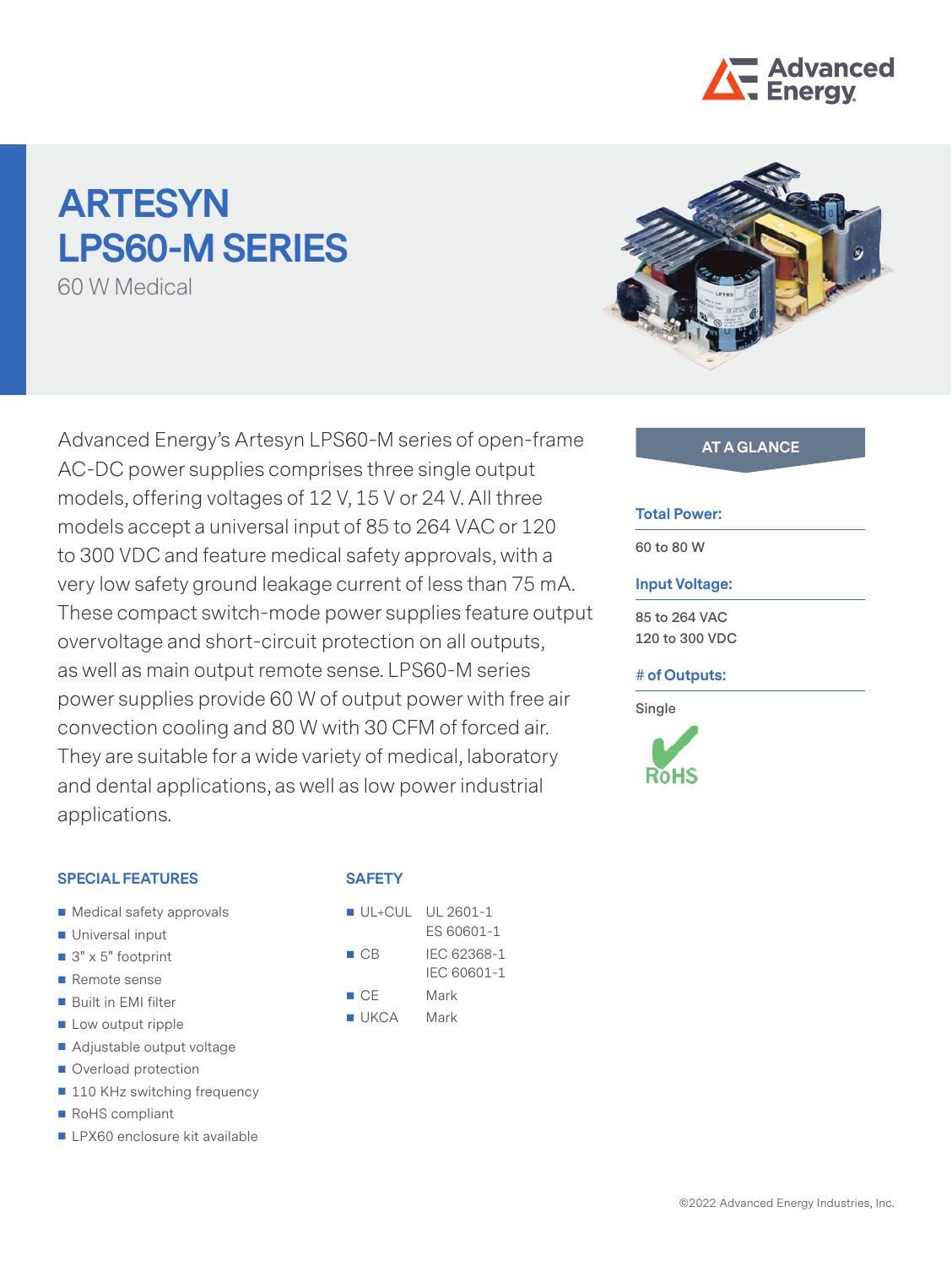# **ELECTRICAL SPECIFICATIONS**

| Input                         |                                                                                                                     |  |
|-------------------------------|---------------------------------------------------------------------------------------------------------------------|--|
| Input range                   | 85 to 264 VAC, 120 to 300 VDC                                                                                       |  |
| Frequency                     | 47 to 440 Hz                                                                                                        |  |
| Inrush current                | <18 A peak @ 115 VAC, < 36 A peak @ 230 VAC, cold start @ 25 °C                                                     |  |
| Input current                 | 1.5 A max. (RMS) @ 115 VAC                                                                                          |  |
| Efficiency                    | 70% typical at full load                                                                                            |  |
| <b>EMI</b> filter             | FCC Class A conducted, CISPR22 Class A conducted, EN55022 Class A conducted, VDE0878<br>PT3 Class A conducted       |  |
| Safety ground leakage current | < 75 μA @ 50/60 Hz, 264 VAC input                                                                                   |  |
| Output                        |                                                                                                                     |  |
| Maximum power                 | 60 W for convection, 80 W with 30 CFM forced air                                                                    |  |
| Adjustment range              | $-5, +10\%$ minimum                                                                                                 |  |
| Hold-up time                  | 20 ms @ 60 W load, 115 VAC nominal line                                                                             |  |
| Overload protection           | Short circuit protection on all outputs<br>Case overload protected @ 110 to 145% of peak rating                     |  |
| Overvoltage protection        | 5 V output, 5.7 - 6.7 V, other outputs 110% to 125% of nominal output                                               |  |
| Remote sense                  | Compensates for 0.5 V lead drop min.<br>Will operate without remote sense connected<br>Reverse connection protected |  |

# **ENVIRONMENTAL SPECIFICATIONS**

| Operating temperature          | 0° to 50 °C ambient. Derate each output as 2.5% per degree from 50 °C to 70 °C, -20 °C startup                          |
|--------------------------------|-------------------------------------------------------------------------------------------------------------------------|
| Storage temperature            | $-40 °C$ to $+85 °C$                                                                                                    |
| Electromagnetic susceptibility | Designed to meet IEC61000-4-2, -4-3, -4-4, -4-5, -4-6, Level 3                                                          |
| Humidity                       | Operating, non-condensing 5% to 95% RH                                                                                  |
| Vibration                      | Three orthogonal axes, sweep at 1cot/min, 5 min.dwell at four major resonances 0.75G peak<br>5Hz to 500 Hz, operational |
| Temperature coefficient        | $\pm 0.04\%$ per $\degree$ C                                                                                            |
| MTBF demonstrated              | > 550,000 hours at full load and 25 °C ambient conditions                                                               |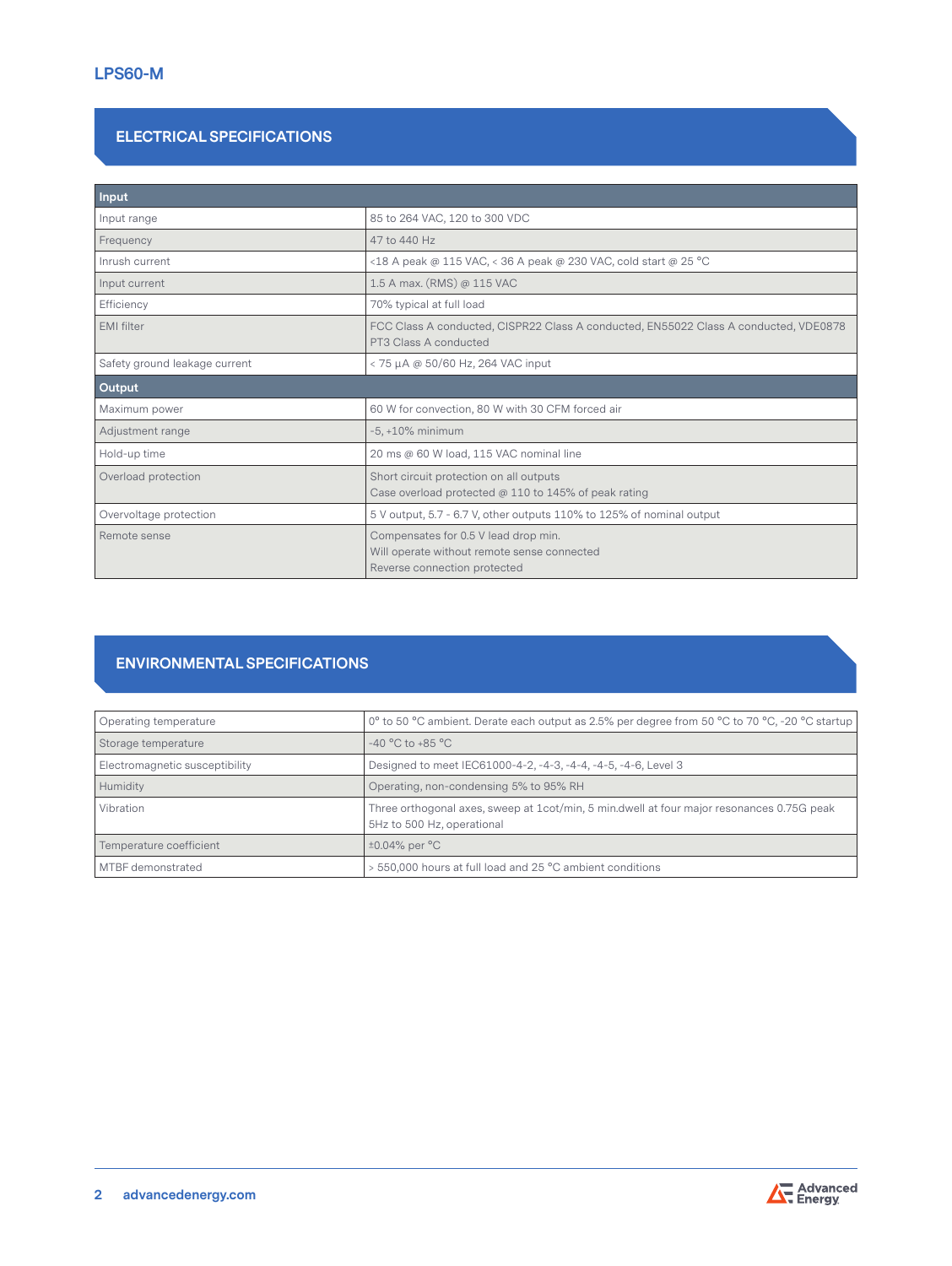## **ORDERING INFORMATION**

| <b>Model</b><br><b>Number</b> | Output<br>Voltage | <b>Minimum</b><br>Load | <b>Convection Cooling</b> | <b>Maximum Load with Maximum Load with</b><br><b>30CFM Forced Air</b> | Peak Load $1$ | Regulation <sup>2</sup> | Ripple<br>$P/P(PARD)^3$ |
|-------------------------------|-------------------|------------------------|---------------------------|-----------------------------------------------------------------------|---------------|-------------------------|-------------------------|
| LPS63-M                       | 12 V              | 0A                     | 5 A                       | 6.7 A                                                                 | 7.5 A         | $± 2\%$                 | 120 mV                  |
| $LPS64-M$                     | 15V               | 0A                     | 4A                        | 5.3A                                                                  | 6 A           | $± 2\%$                 | 150 mV                  |
| <b>PS65-M</b>                 | 24 V              | 0A                     | 2.5A                      | 3.3A                                                                  | 3.8 A         | $± 2\%$                 | 240 mV                  |

1 Peak current lasting < 30 seconds with a maximum 10% duty cycle.

2 At 25 °C including initial tolerance, line voltage, load currents and output voltages adjusted to factory settings.

3 Peak-to-peak with 20 MHz bandwidth and 10 μF (tantalum capacitor) in parallel with a 0.1 μF capacitor at rated line voltage and load ranges.

4 This product is a Component Power Supply and is only for inclusion by professional installers within other equipment and must not be operated as a standalone product. EMC compliance to appropriate standards must be verified at the system level. This product is for sale to OEMs and System Integrators, including through Distribution Channels. It is not intended for sale to End Users.

> **Output Power (Watts)** 0°C 10°C 20°C 30°C 40°C 50°C 60°C 70°C 20W 40W 60W 80W **TA – Ambient Temperature – °C** 0W **Natural Convection Cooling** 40W 30W 30 CFM Forced Air Cooling

**Power Derating Curve**

#### **MECHANICAL DRAWINGS**



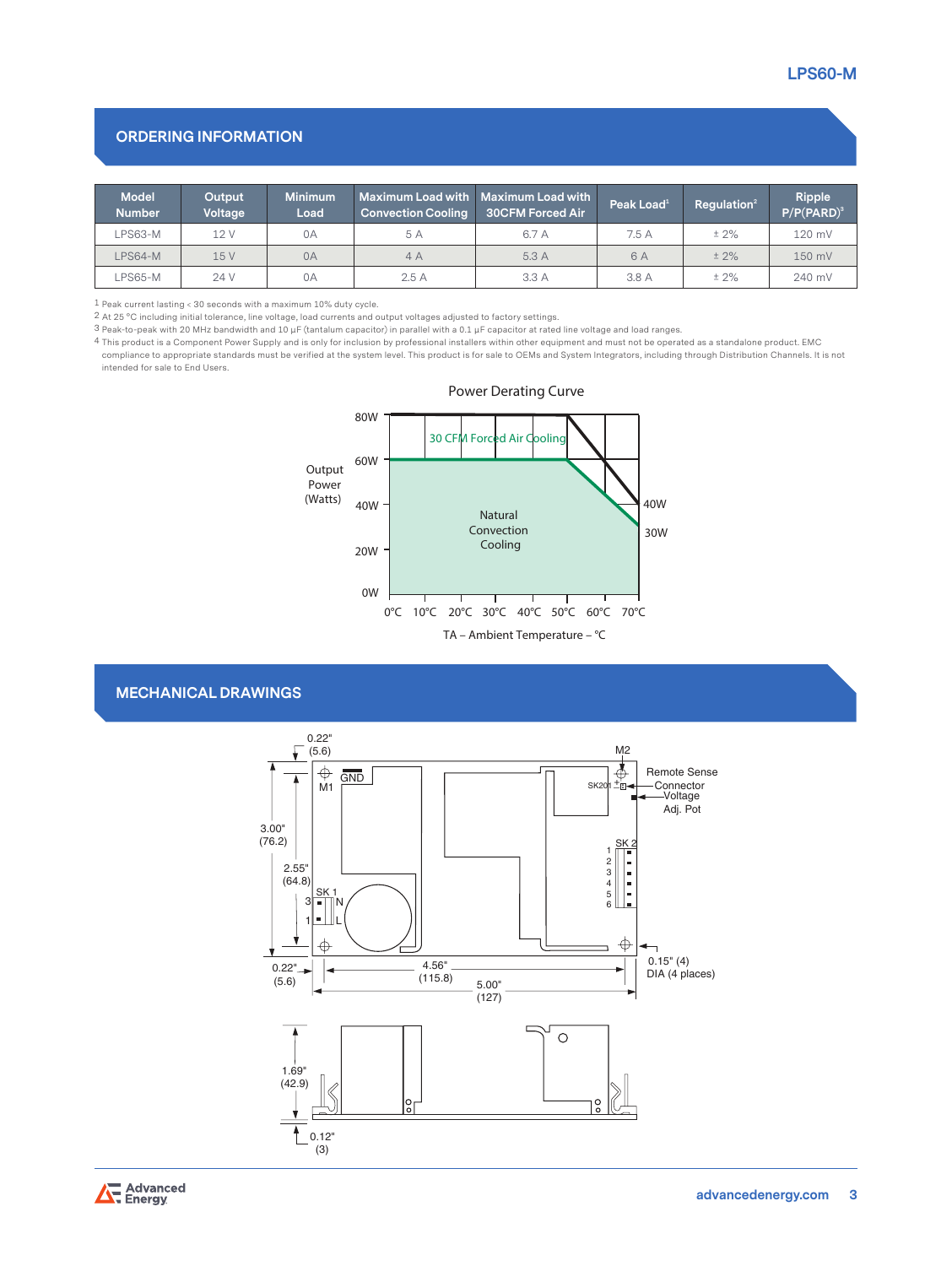# **PIN ASSIGNMENTS**

| Connector    | <b>LPS62-M</b> | <b>LPS63-M</b> | <b>LPS64-M</b> |
|--------------|----------------|----------------|----------------|
| SK1-1        | Line           | Line           | Line           |
| <b>SK1-3</b> | Neutral        | Neutral        | Neutral        |
| SK2-1        | $+12V$         | $+15V$         | $+24V$         |
| <b>SK2-2</b> | $+12V$         | $+15V$         | $+24V$         |
| SK2-3        | $+12V$         | $+15V$         | $+24V$         |
| <b>SK2-4</b> | Common         | Common         | Common         |
| SK2-5        | Common         | Common         | Common         |
| <b>SK2-6</b> | Common         | Common         | Common         |
| SK201-1      | +Sense         | +Sense         | +Sense         |
| SK201-2      | -Sense         | -Sense         | -Sense         |

# **MATING CONNECTORS**

| AC Input          | Molex 09-50-8031 (USA) Not required for (-T) option<br>09-91-0300 (UK)<br>PINS: 08-58-0111 |
|-------------------|--------------------------------------------------------------------------------------------|
| <b>DC Outputs</b> | Molex 09-50-8061 (USA) Not required for (-T) option<br>09-91-0600 (UK)<br>PINS: 08-52-0113 |
| Remote Sense      | Molex 22-01-2025<br>PINS: 08-52-0113                                                       |

Astec Connector Kit #70-841-006, includes all of the above

1 Specifications subject to change without notice.

2 All dimensions in inches (mm), tolerance is ±0.02" (±0.5 mm).

3 Mounting holes M1 and M2 should be grounded for EMI purposes.

4 Mounting hole M1 is safety ground connection.

5 Specifications are for convection rating at factory settings at 115 VAC input, 25 °C unless otherwise stated.

6 Warranty: 2 years.

7 Weight: 0.75 lbs/0.34 kg.